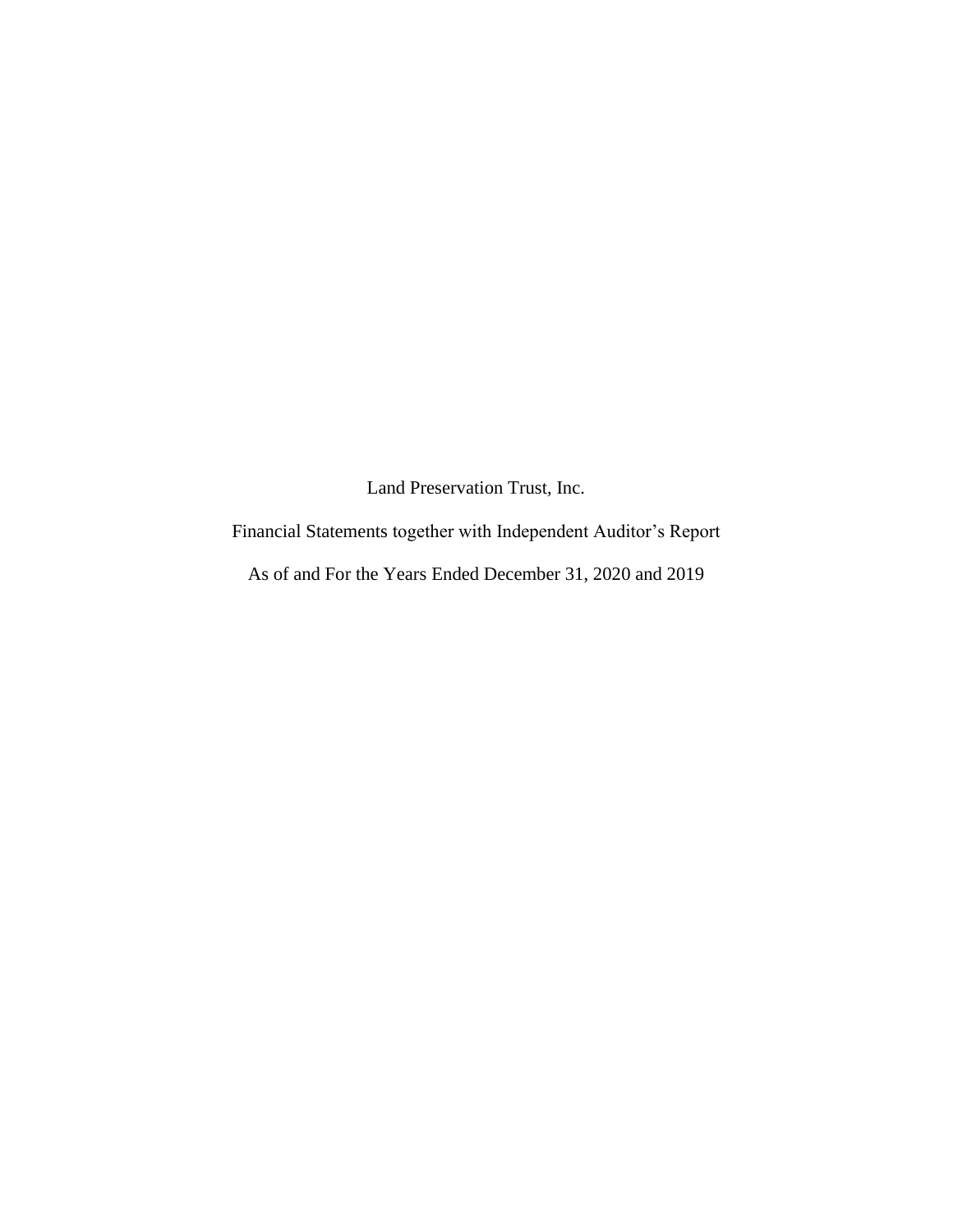

## INDEPENDENT AUDITOR'S REPORT

To the Board of Directors of Land Preservation Trust, Inc.

We have audited the accompanying financial statements of Land Preservation Trust, Inc. (the Trust), a nonprofit organization, which comprise the statements of financial position as of December 31, 2020 and 2019, and the related statements of activities, functional expenses, and cash flows for the years then ended, and the related notes to the financial statements.

## **Management's Responsibility for the Financial Statements**

Management is responsible for the preparation and fair presentation of these financial statements in accordance with accounting principles generally accepted in the United States of America; this includes the design, implementation, and maintenance of internal control relevant to the preparation and fair presentation of financial statements that are free from material misstatement, whether due to fraud or error.

#### **Auditor's Responsibility**

Our responsibility is to express an opinion on these financial statements based on our audits. We conducted our audits in accordance with auditing standards generally accepted in the United States of America. Those standards require that we plan and perform the audits to obtain reasonable assurance about whether the financial statements are free from material misstatement.

An audit involves performing procedures to obtain audit evidence about the amounts and disclosures in the financial statements. The procedures selected depend on the auditor's judgment, including the assessment of the risks of material misstatement of the financial statements, whether due to fraud or error. In making those risk assessments, the auditor considers internal control relevant to the entity's preparation and fair presentation of the financial statements in order to design audit procedures that are appropriate in the circumstances, but not for the purpose of expressing an opinion on the effectiveness of the entity's internal control. Accordingly, we express no such opinion. An audit also includes evaluating the appropriateness of accounting policies used and the reasonableness of significant accounting estimates made by management, as well as evaluating the overall presentation of the financial statements.

We believe that the audit evidence we have obtained is sufficient and appropriate to provide a basis for our audit opinion.

#### **Opinion**

In our opinion, the financial statements referred to above present fairly, in all material respects, the financial position of Land Preservation Trust, Inc. as of December 31, 2020 and 2019, and the changes in its net assets and its cash flows for the years then ended in accordance with accounting principles generally accepted in the United States of America.

 $C.E.A.$  Scholtes 8 Associates

Baltimore, Maryland October 14, 2021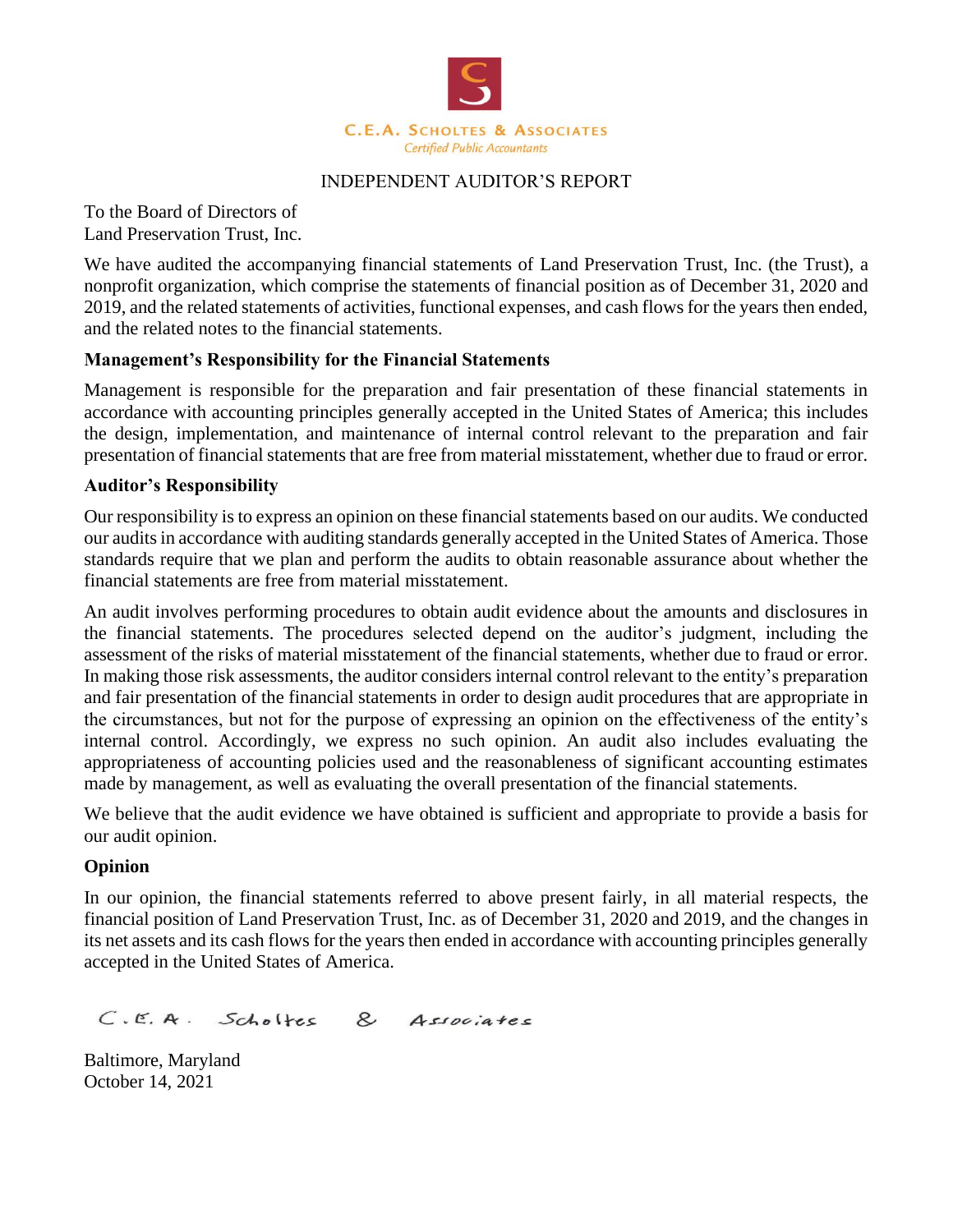## **LAND PRESERVATION TRUST, INC. STATEMENTS OF FINANCIAL POSITION As of December 31, 2020 and 2019**

| <b>ASSETS</b>                                       | 2020          | 2019          |
|-----------------------------------------------------|---------------|---------------|
|                                                     |               |               |
| <b>Current Assets</b>                               |               |               |
| Cash and Cash Equivalents                           | \$<br>112,819 | \$<br>496,595 |
| Funds Held by Attorney                              | 136,199       |               |
| Investments, at fair value                          | 701,026       | 226,701       |
| Pledges Receivable                                  | 5,000         |               |
| Prepaid Expenses                                    | 6,762         |               |
| <b>Total Current Assets</b>                         | 961,806       | 723,296       |
|                                                     |               |               |
| Property and Equipment, net                         | 2,382,827     | 2,415,246     |
|                                                     |               |               |
| <b>Other Assets</b>                                 |               |               |
| Cash and Cash Equivalents, Restricted for Endowment | 50,000        | 50,000        |
| <b>Conservation Easements</b>                       | 13,196        | 13,014        |
| <b>Total Other Assets</b>                           | 63,196        | 63,014        |
|                                                     |               |               |
| <b>Total Assets</b>                                 | \$3,407,829   | \$3,201,556   |
|                                                     |               |               |
| <b>LIABILITIES AND NET ASSETS</b>                   |               |               |
| <b>Current Liabilities</b>                          |               |               |
| Accounts Payable and Accrued Expenses               | \$<br>7,205   | \$<br>19,696  |
| Refundable Advance - SBA Loan                       | 17,835        |               |
| <b>Unearned Revenue</b>                             | 72,201        |               |
| <b>Total Liabilities</b>                            | 97,241        | 19,696        |
|                                                     |               |               |
| <b>Net Assets</b>                                   |               |               |
| <b>Without Donor Restrictions</b>                   |               |               |
| Operations                                          | 459,246       | 328,281       |
| Investment in Property and Equipment                | 2,382,827     | 2,415,246     |
| <b>Total Net Assets Without Donor Restrictions</b>  | 2,842,073     | 2,743,527     |
| <b>With Donor Restrictions</b>                      |               |               |
| <b>Temporarily Restricted</b>                       | 418,515       | 388,333       |
| <b>Permanently Restricted</b>                       | 50,000        | 50,000        |
| <b>Total Net Assets With Donor Restrictions</b>     | 468,515       | 438,333       |
| <b>Total Net Assets</b>                             | 3,310,588     | 3,181,860     |
| <b>Total Liabilities and Net Assets</b>             | \$3,407,829   | \$3,201,556   |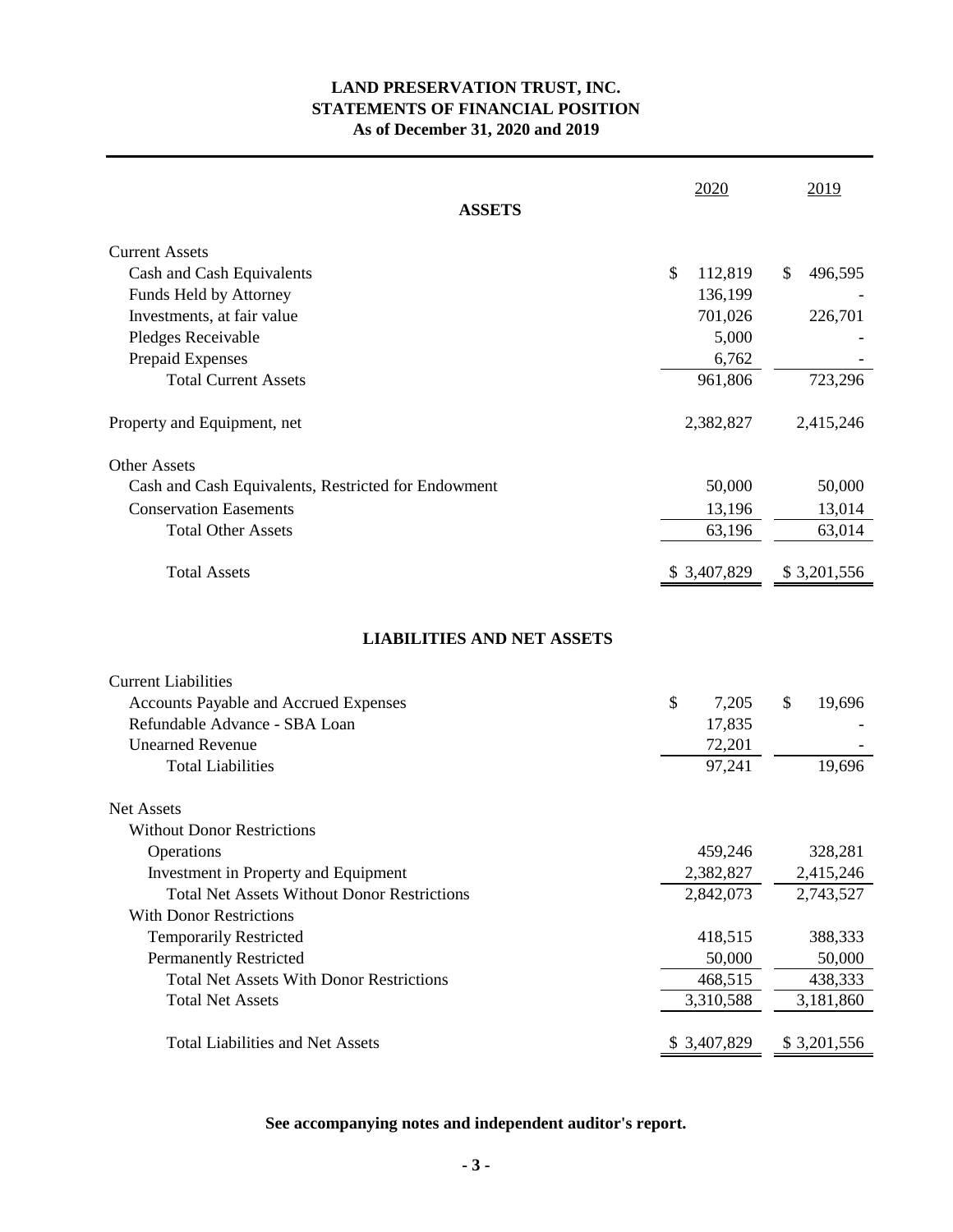#### **LAND PRESERVATION TRUST, INC. STATEMENTS OF ACTIVITIES**

**For the Year Ended December 31, 2020 (with Comparative Totals for the Year Ended December 31, 2019)**

|                                             |               | 2020                     |             | 2019                       |
|---------------------------------------------|---------------|--------------------------|-------------|----------------------------|
|                                             | Without       |                          |             |                            |
|                                             | Donor         | With Donor               |             |                            |
|                                             | Restrictions  | Restrictions             | Total       | Total                      |
| <b>Revenues, Gains and Other Support</b>    |               |                          |             |                            |
| Contributions                               | \$<br>341,247 | \$1,780,586              | \$2,121,833 | 1,923,537<br>\$            |
| <b>Legacy Chase Event Management</b>        |               |                          |             | 178,834                    |
| Special Events, net of expenses of \$0      |               |                          |             |                            |
| and \$480, respectively                     | 26,120        |                          | 26,120      | 23,925                     |
| Rental Income                               | 34,336        |                          | 34,336      | 41,600                     |
| <b>Insurance Proceeds</b>                   | 21,105        |                          | 21,105      |                            |
| Investment Income, net                      | 50,182        |                          | 50,182      | 15,495                     |
| Gain on Sale of Property and Equipment      | 3,500         |                          | 3,500       |                            |
| <b>Interest Income</b>                      | 5,749         |                          | 5,749       | 22,970                     |
| Other Income                                | 282           |                          | 282         | 7,474                      |
|                                             | 482,521       | 1,780,586                | 2,263,107   | 2,213,835                  |
| <b>Satisfaction of Purpose Restrictions</b> | 1,750,404     | (1,750,404)              |             |                            |
| Total Revenues, Gains and Other Support     | 2,232,925     | 30,182                   | 2,263,107   | 2,213,835                  |
| <b>Expenses</b>                             |               |                          |             |                            |
| Program Services                            | 2,068,525     |                          | 2,068,525   | 2,185,787                  |
| <b>Supporting Services</b>                  |               |                          |             |                            |
| Management and General                      | 43,317        |                          | 43,317      | 39,558                     |
| Fundraising                                 | 22,537        |                          | 22,537      | 14,105                     |
| <b>Total Supporting Services</b>            | 65,854        | $\overline{\phantom{0}}$ | 65,854      | 53,663                     |
| <b>Total Expenses</b>                       | 2,134,379     |                          | 2,134,379   | 2,239,450                  |
| <b>Change in Net Assets</b>                 | 98,546        | 30,182                   | 128,728     | (25, 615)                  |
| Net Assets, Beginning of Year               | 2,743,527     | 438,333                  | 3,181,860   | 3, 207, 475                |
| Net Assets, End of Year                     | \$2,842,073   | \$<br>468,515            | \$3,310,588 | 3,181,860<br><sup>\$</sup> |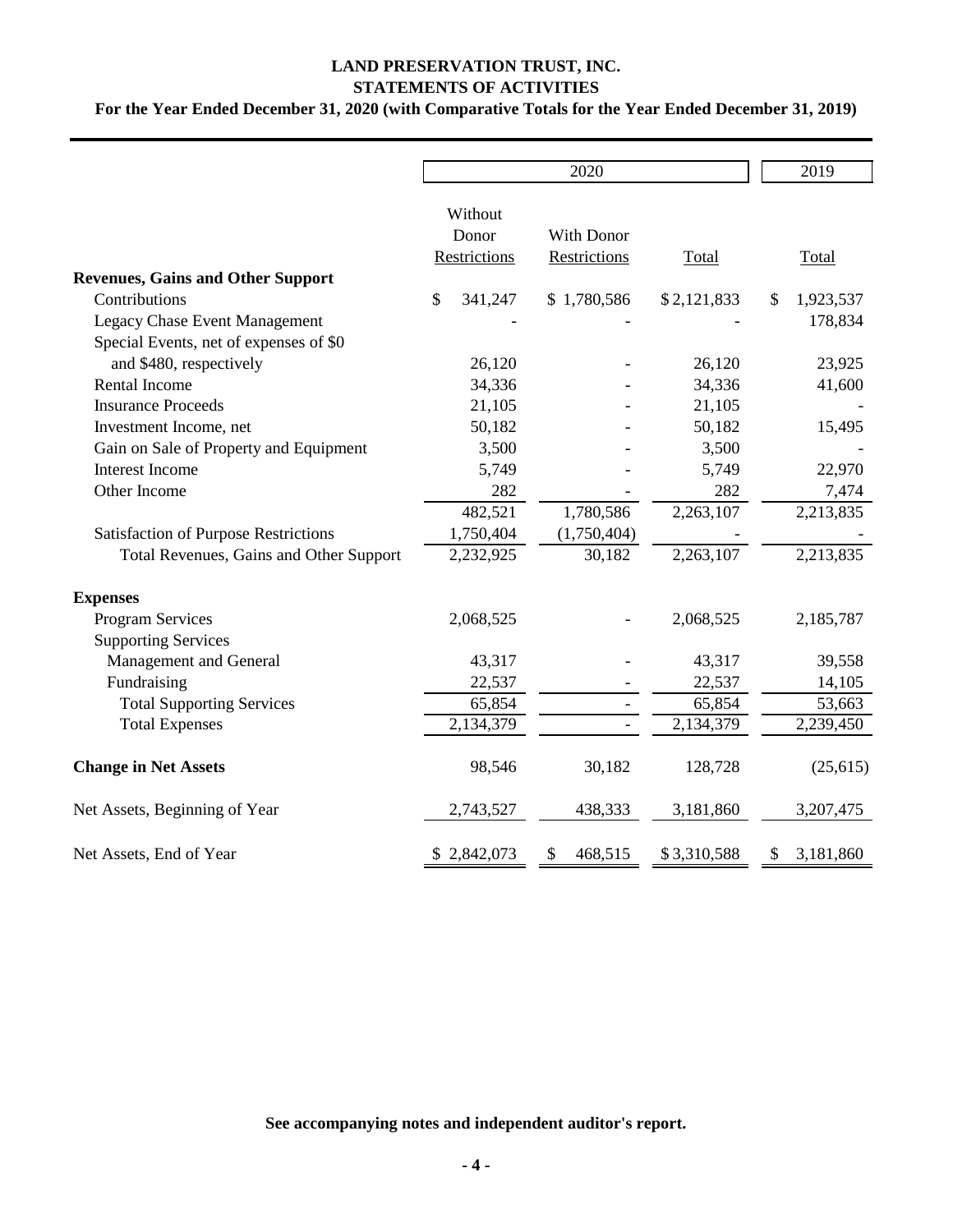# **LAND PRESERVATION TRUST, INC. STATEMENT OF ACTIVITIES For the Year Ended December 31, 2019**

|                                                 | Without       |                   |             |
|-------------------------------------------------|---------------|-------------------|-------------|
|                                                 | Donor         | <b>With Donor</b> |             |
|                                                 | Restrictions  | Restrictions      | Total       |
| <b>Revenues, Gains and Other Support</b>        |               |                   |             |
| Contributions                                   | \$<br>210,208 | \$1,713,329       | \$1,923,537 |
| <b>Legacy Chase Event Management</b>            | 178,834       |                   | 178,834     |
| Special Events, net of direct expenses of \$480 | 23,925        |                   | 23,925      |
| <b>Rental Income</b>                            | 41,600        |                   | 41,600      |
| Investment Income, net                          | 15,495        |                   | 15,495      |
| Interest Income                                 | 22,970        |                   | 22,970      |
| Other Income                                    | 7,474         |                   | 7,474       |
|                                                 | 500,506       | 1,713,329         | 2,213,835   |
| <b>Satisfaction of Purpose Restrictions</b>     | 1,690,065     | (1,690,065)       |             |
| <b>Total Revenues, Gains and Other Support</b>  | 2,190,571     | 23,264            | 2,213,835   |
| <b>Expenses</b>                                 |               |                   |             |
| <b>Program Services</b>                         | 2,185,787     |                   | 2,185,787   |
| <b>Supporting Services</b>                      |               |                   |             |
| Management and General                          | 39,558        |                   | 39,558      |
| Fundraising                                     | 14,105        |                   | 14,105      |
| <b>Total Supporting Services</b>                | 53,663        |                   | 53,663      |
| <b>Total Expenses</b>                           | 2,239,450     |                   | 2,239,450   |
| <b>Change in Net Assets</b>                     | (48, 879)     | 23,264            | (25, 615)   |
| Net Assets, Beginning of Year                   | 2,792,406     | 415,069           | 3, 207, 475 |
| Net Assets, End of Year, restated               | \$2,743,527   | \$<br>438,333     | \$3,181,860 |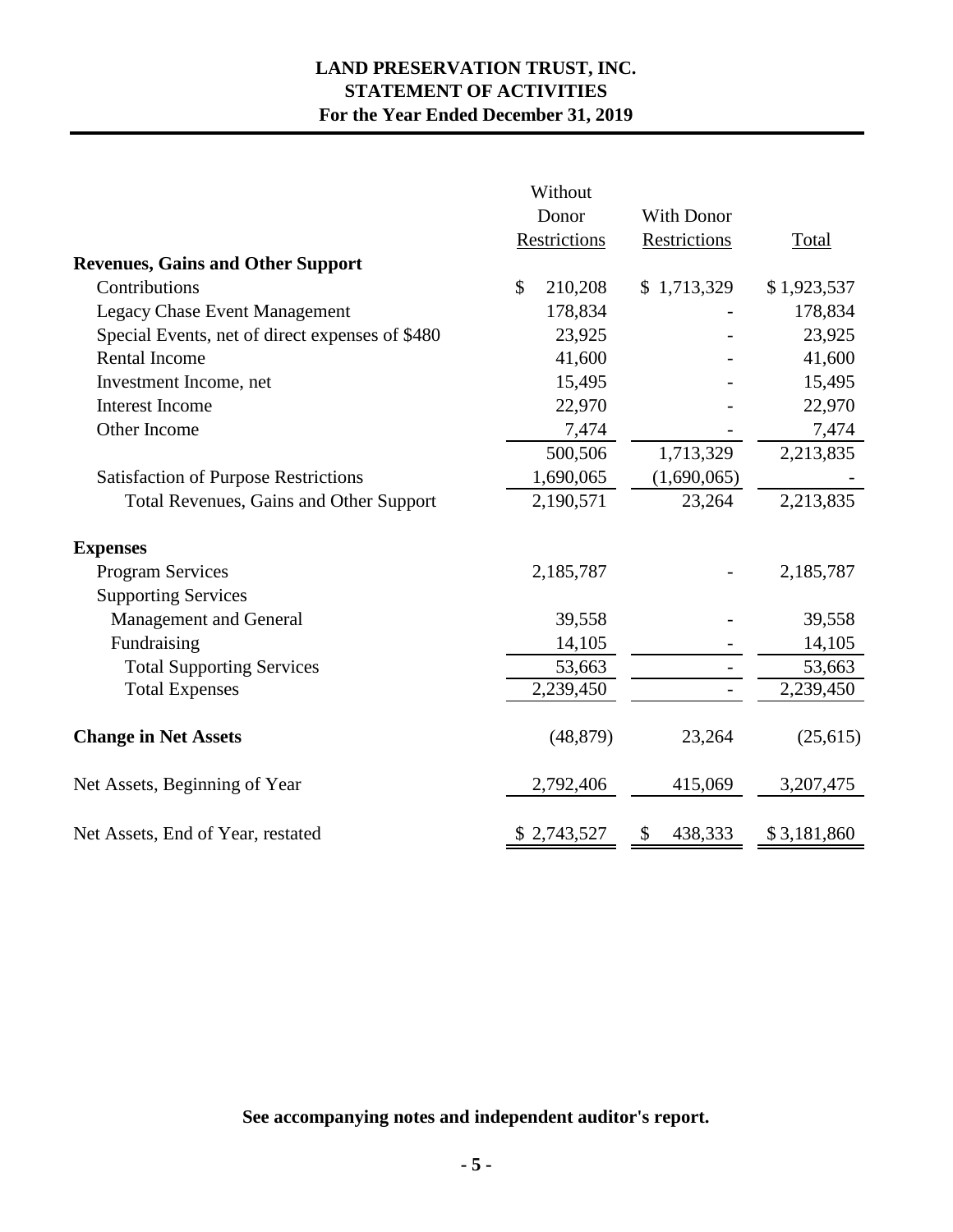#### **LAND PRESERVATION TRUST, INC. STATEMENTS OF FUNCTIONAL EXPENSES For the Year Ended December 31, 2020 (with Comparative Totals for the Year Ended December 31, 2019)**

|                                     | 2020        |                            |                |    |             |    | 2019                     |             |             |
|-------------------------------------|-------------|----------------------------|----------------|----|-------------|----|--------------------------|-------------|-------------|
|                                     |             | <b>Supporting Services</b> |                |    |             |    |                          |             |             |
|                                     |             |                            |                |    |             |    |                          |             |             |
|                                     |             |                            |                |    |             |    | Total                    |             |             |
|                                     | Program     |                            | Management     |    |             |    | Supporting               |             |             |
|                                     | Services    |                            | and General    |    | Fundraising |    | Services                 | Total       | Total       |
| <b>Bank Service Charges</b>         | \$          | \$                         | 1,450          | \$ |             | \$ | 1,450                    | \$<br>1,450 | \$          |
| <b>Contract Labor</b>               | 82,641      |                            | 353            |    |             |    | 353                      | 82,994      | 99,155      |
| <b>Course and Land Maintenance</b>  | 35,912      |                            |                |    |             |    | $\blacksquare$           | 35,912      | 44,285      |
| Depreciation                        | 87,619      |                            | 1,835          |    | 955         |    | 2,790                    | 90,409      | 104,689     |
| Dues and Subscriptions              | 7,382       |                            | 500            |    |             |    | 500                      | 7,882       | 8,814       |
| Easements                           | 1,749,622   |                            |                |    |             |    |                          | 1,749,622   | 1,676,011   |
| <b>Employee Benefits</b>            | 4,499       |                            | 94             |    | 49          |    | 143                      | 4,642       | 7,807       |
| Equine                              | 6,330       |                            |                |    |             |    |                          | 6,330       | 4,500       |
| JR Hunt Cup                         |             |                            |                |    |             |    |                          |             | 3,615       |
| Legacy Chase                        | 8,530       |                            |                |    |             |    |                          | 8,530       | 135,286     |
| <b>Insurance and Taxes</b>          | 2,684       |                            | 5,722          |    |             |    | 5,722                    | 8,406       | 7,063       |
| Interest                            |             |                            |                |    |             |    | $\blacksquare$           |             | 259         |
| Maintenance and Repairs             | 3,367       |                            |                |    |             |    | $\overline{\phantom{a}}$ | 3,367       | 16,233      |
| Miscellaneous                       | 1,481       |                            | 31             |    | 16          |    | 47                       | 1,528       | 1,934       |
| Office                              | 386         |                            | 8,329          |    |             |    | 8,329                    | 8,715       | 8,648       |
| Payroll and Payroll Related Expense | 70,183      |                            | 1,281          |    | 666         |    | 1,947                    | 72,130      | 92,354      |
| Postage and Delivery                | 278         |                            | 466            |    |             |    | 466                      | 744         | 460         |
| Printing and Reproduction           |             |                            | 7,296          |    |             |    | 7,296                    | 7,296       | 4,642       |
| Professional Fees                   |             |                            | 15,649         |    |             |    | 15,649                   | 15,649      | 14,230      |
| Social Media                        |             |                            | $\overline{a}$ |    | 20,319      |    | 20,319                   | 20,319      |             |
| Special Events - Other              |             |                            |                |    | 532         |    | 532                      | 532         | 1,081       |
| <b>Special Projects</b>             | 5,110       |                            |                |    |             |    |                          | 5,110       |             |
| Telephone                           | 380         |                            | 311            |    |             |    | 311                      | 691         | 764         |
| Travel                              |             |                            |                |    |             |    |                          |             | 4,130       |
| Utilities                           | 2,121       |                            |                |    |             |    |                          | 2,121       | 2,266       |
| Website                             |             |                            |                |    |             |    |                          |             | 1,224       |
| <b>Total Expenses</b>               | \$2,068,525 | \$                         | 43,317         | \$ | 22,537      | \$ | 65,854                   | \$2,134,379 | \$2,239,450 |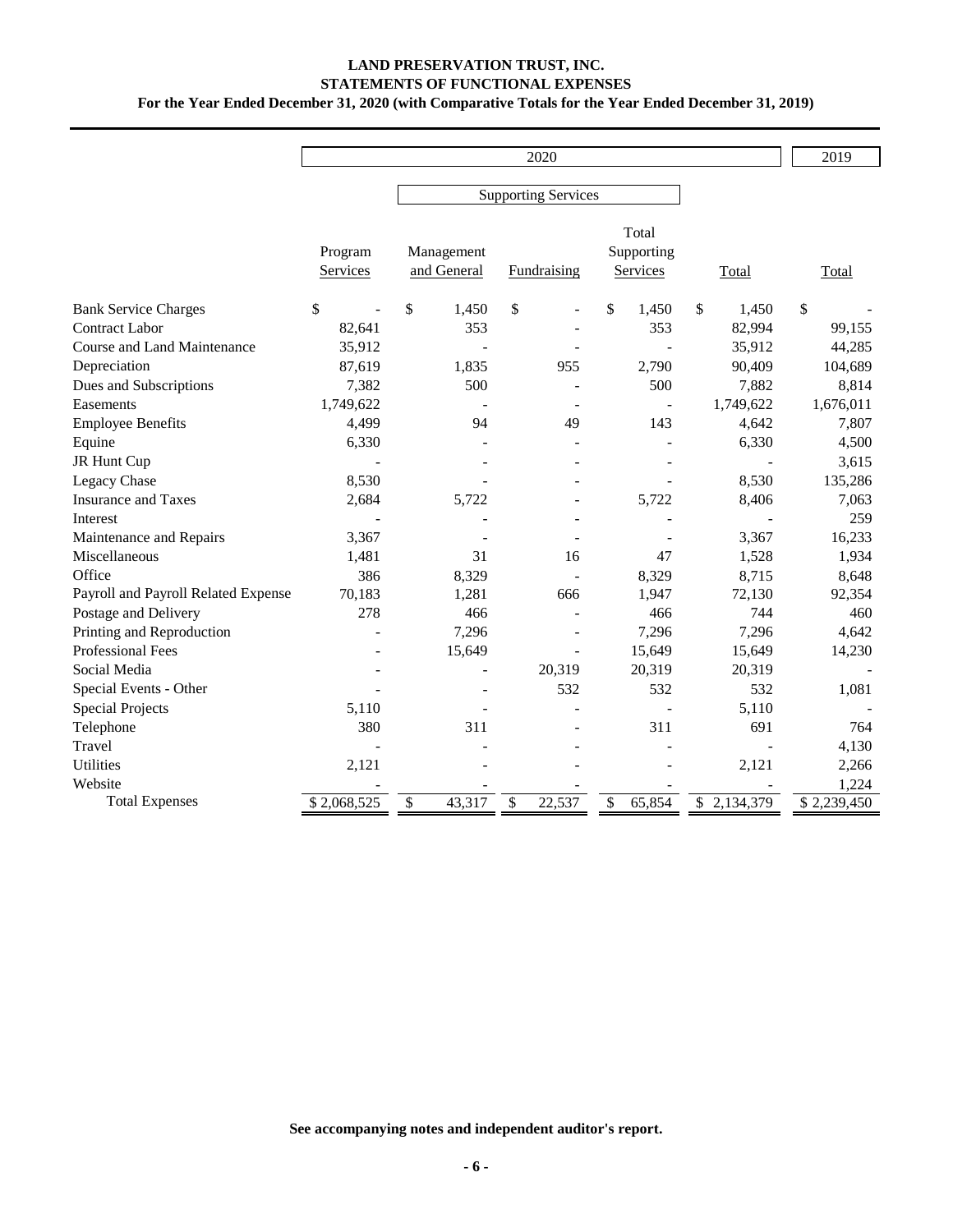## **LAND PRESERVATION TRUST, INC. STATEMENT OF FUNCTIONAL EXPENSES For the Year Ended December 31, 2019**

|                                     |                     | <b>Supporting Services</b> |                          |                                 |                         |
|-------------------------------------|---------------------|----------------------------|--------------------------|---------------------------------|-------------------------|
|                                     | Program<br>Services | Management<br>and General  | <b>Fundraising</b>       | Total<br>Supporting<br>Services | Total                   |
| Contract Labor                      | \$<br>95,005        | \$                         | \$<br>4,150              | \$<br>4,150                     | $\mathcal{S}$<br>99,155 |
| <b>Course and Land Maintenance</b>  | 42,985              |                            | 1,300                    | 1,300                           | 44,285                  |
| Depreciation                        | 102,114             | 1,849                      | 726                      | 2,575                           | 104,689                 |
| Dues and Subscriptions              | 51                  | 8,663                      | 100                      | 8,763                           | 8,814                   |
| Easements                           | 1,676,011           |                            | $\overline{\phantom{a}}$ |                                 | 1,676,011               |
| <b>Employee Benefits</b>            | 7,615               | 138                        | 54                       | 192                             | 7,807                   |
| Equine                              | 2,650               |                            | 1,850                    | 1,850                           | 4,500                   |
| JR Hunt Cup                         |                     |                            | 3,615                    | 3,615                           | 3,615                   |
| Legacy Chase                        | 135,286             |                            |                          |                                 | 135,286                 |
| <b>Insurance and Taxes</b>          | 5,788               | 885                        | 390                      | 1,275                           | 7,063                   |
| Interest                            |                     | 259                        |                          | 259                             | 259                     |
| Maintenance and Repairs             | 16,233              |                            |                          |                                 | 16,233                  |
| Miscellaneous                       | 1,898               | 26                         | 10                       | 36                              | 1,934                   |
| Office                              | 1,849               | 6,778                      | 21                       | 6,799                           | 8,648                   |
| Payroll and Payroll Related Expense | 90,082              | 1,631                      | 641                      | 2,272                           | 92,354                  |
| Postage and Delivery                | 88                  | 242                        | 130                      | 372                             | 460                     |
| Printing and Reproduction           |                     | 4,642                      |                          | 4,642                           | 4,642                   |
| <b>Professional Fees</b>            |                     | 14,230                     |                          | 14,230                          | 14,230                  |
| Special Events - Other              |                     |                            | 1,081                    | 1,081                           | 1,081                   |
| Telephone                           | 644                 | 120                        |                          | 120                             | 764                     |
| Travel                              | 4,028               | 73                         | 29                       | 102                             | 4,130                   |
| <b>Utilities</b>                    | 2,266               | $\overline{\phantom{a}}$   |                          |                                 | 2,266                   |
| Website                             | 1,194               | 22                         | 8                        | 30                              | 1,224                   |
| <b>Total Expenses</b>               | \$2,185,787         | \$<br>39,558               | \$<br>14,105             | \$<br>53,663                    | \$2,239,450             |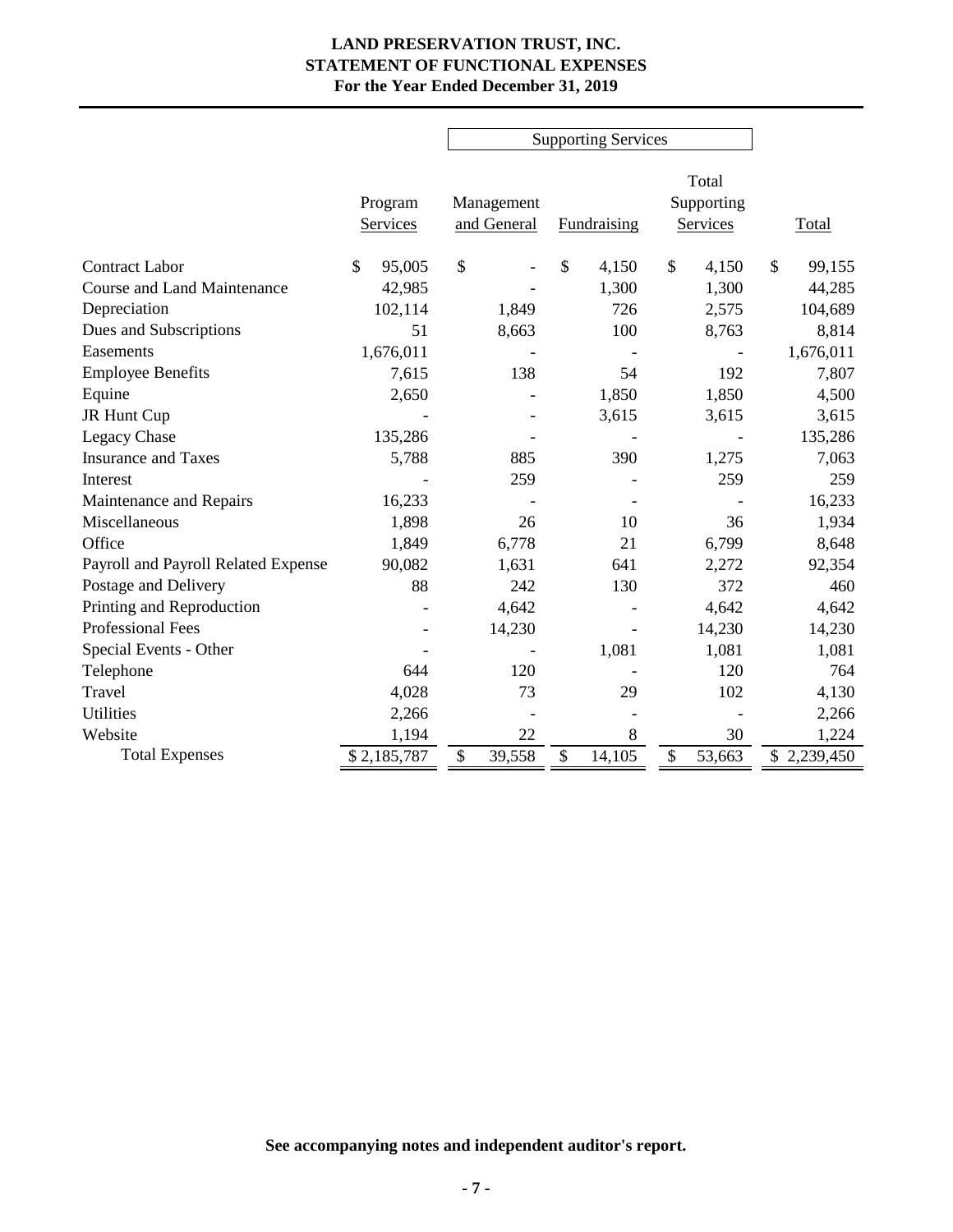#### **LAND PRESERVATION TRUST, INC. STATEMENTS OF CASH FLOWS For the Years Ended December 31, 2020 and 2019**

|                                                                          |          | 2020       |     | 2019       |
|--------------------------------------------------------------------------|----------|------------|-----|------------|
| <b>Cash Flows from Operating Activities:</b>                             |          |            |     |            |
| Change in Net Assets                                                     | \$       | 128,728    | \$  | (25, 615)  |
| Adjustments to Reconcile Changes in Net Assets to Net Cash and           |          |            |     |            |
| Cash Equivalents Provided by Operating Activities:                       |          |            |     |            |
| Depreciation                                                             |          | 90,409     |     | 104,689    |
| Unrealized and Realized Gains, net                                       |          | (50, 182)  |     | (15, 495)  |
| Changes in Assets and Liabilities:                                       |          |            |     |            |
| Increase in Funds Held by Attorney                                       |          | (136, 199) |     |            |
| Increase in Pledges Receivable                                           |          | (5,000)    |     |            |
| Increase in Prepaid Expenses                                             |          | (6,762)    |     |            |
| <b>Increase in Conservation Easements</b>                                |          | (182)      |     | (437)      |
| (Decrease) Increase in Accounts Payable and Accrued Expenses             |          | (12, 491)  |     | 2,585      |
| Increase in Unearned Revenue                                             |          | 72,201     |     |            |
| Net Cash and Cash Equivalents Provided by Operating Activities           |          | 80,522     |     | 65,727     |
| <b>Cash Flows from Investing Activities:</b>                             |          |            |     |            |
| <b>Cash Purchases of Investments</b>                                     |          | (601, 561) |     | (339, 172) |
| Sales of Investments                                                     |          | 177,418    |     | 729,859    |
| Cash Paid for Property and Equipment                                     |          | (57,990)   |     | (18, 114)  |
| Net Cash and Cash Equivalents (Used in) Provided by Investing Activities |          | (482, 133) |     | 372,573    |
| <b>Cash Flows from Financing Activities:</b>                             |          |            |     |            |
| Principal Repayments of Note Payable                                     |          |            |     | (1,175)    |
| Cash Proceeds from Refundable Advance - SBA Loan                         |          | 17,835     |     |            |
| Net Cash and Cash Equivalents Provided by (Used in) Financing Activities |          | 17,835     |     | (1, 175)   |
| Net (Decrease) Increase in Cash and Cash Equivalents                     |          | (383,776)  |     | 437,125    |
| Cash and Cash Equivalents, Beginning of Year                             |          | 546,595    |     | 109,470    |
| Cash and Cash Equivalents, End of Year                                   | <b>S</b> | 162,819    | \$. | 546,595    |
|                                                                          |          |            |     |            |
| SUPPLEMENTAL DISCLOSURES OF CASH FLOW INFORMATION                        |          |            |     |            |
| Cash Payments for Interest                                               | \$       |            | \$  | 259        |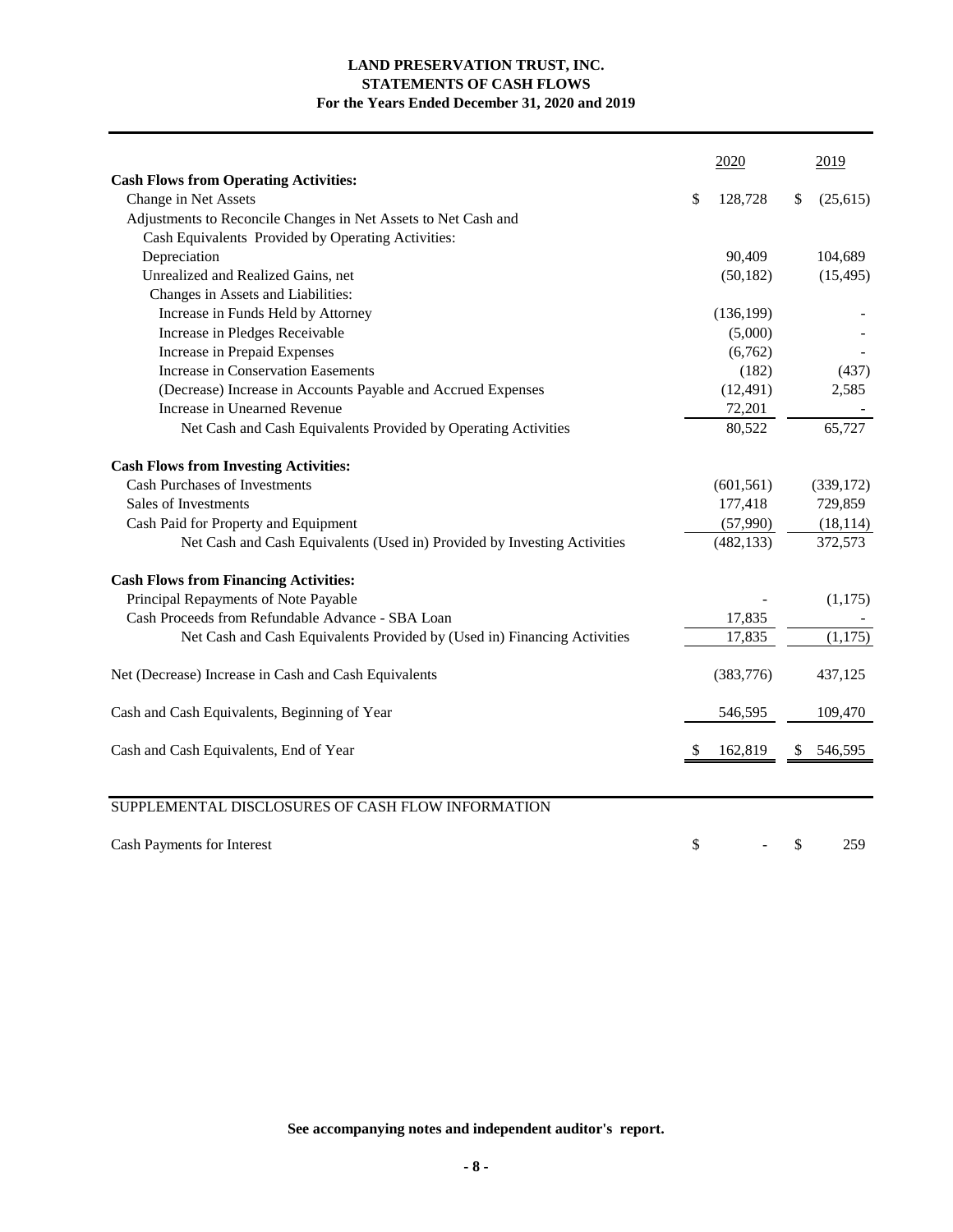This summary of significant accounting policies of Land Preservation Trust, Inc. (the Trust) is presented to assist in the understanding of the Trust's financial statements. The financial statements and notes are the representations of the Trust's management, who are responsible for its integrity and objectivity. These accounting policies conform to accounting principles generally accepted in the United States of America and have been applied in the preparation of the financial statements.

# **Nature of Organization**

The Trust was established in January 1986 to assist landowners in protecting their land for future generations by accepting voluntary conservation and agricultural easements. The Trust acquires conservation easements on properties either through donations in conjunction with the Maryland Environmental Trust or purchases them through the Maryland Rural Legacy Program. To date, property owners have worked with the Trust to permanently preserve more than 349 properties containing 13,196 acres of land in Baltimore County, Maryland.

The Trust also owns and operates an equestrian center and steeplechase course known as Shawan Downs. Shawan Downs comprises approximately 240 acres of farmland in Cockeysville, Maryland to preserve the landscapes' agricultural legacy while building a new tradition of equestrian events to benefit local charities.

#### **Basis of Accounting**

The accompanying financial statements are presented in accordance with accounting principles generally accepted in the United States of America (US GAAP) on the accrual basis of accounting, whereby, revenue is recognized when earned and expenses are recognized when incurred.

#### **Basis of Presentation and Net Assets**

The financial statement presentation follows the recommendations of the Financial Accounting Standards Board (FASB) Accounting Standards Codification (ASC) No. 958, *Not-for-Profit Entities*. Under ASC No. 958, the Trust is required to report information regarding its financial position and activities according to two classes of net assets: net assets without donor restrictions and net assets with donor restrictions.

Net assets without donor restrictions are the net assets that are not restricted by donor imposed stipulations.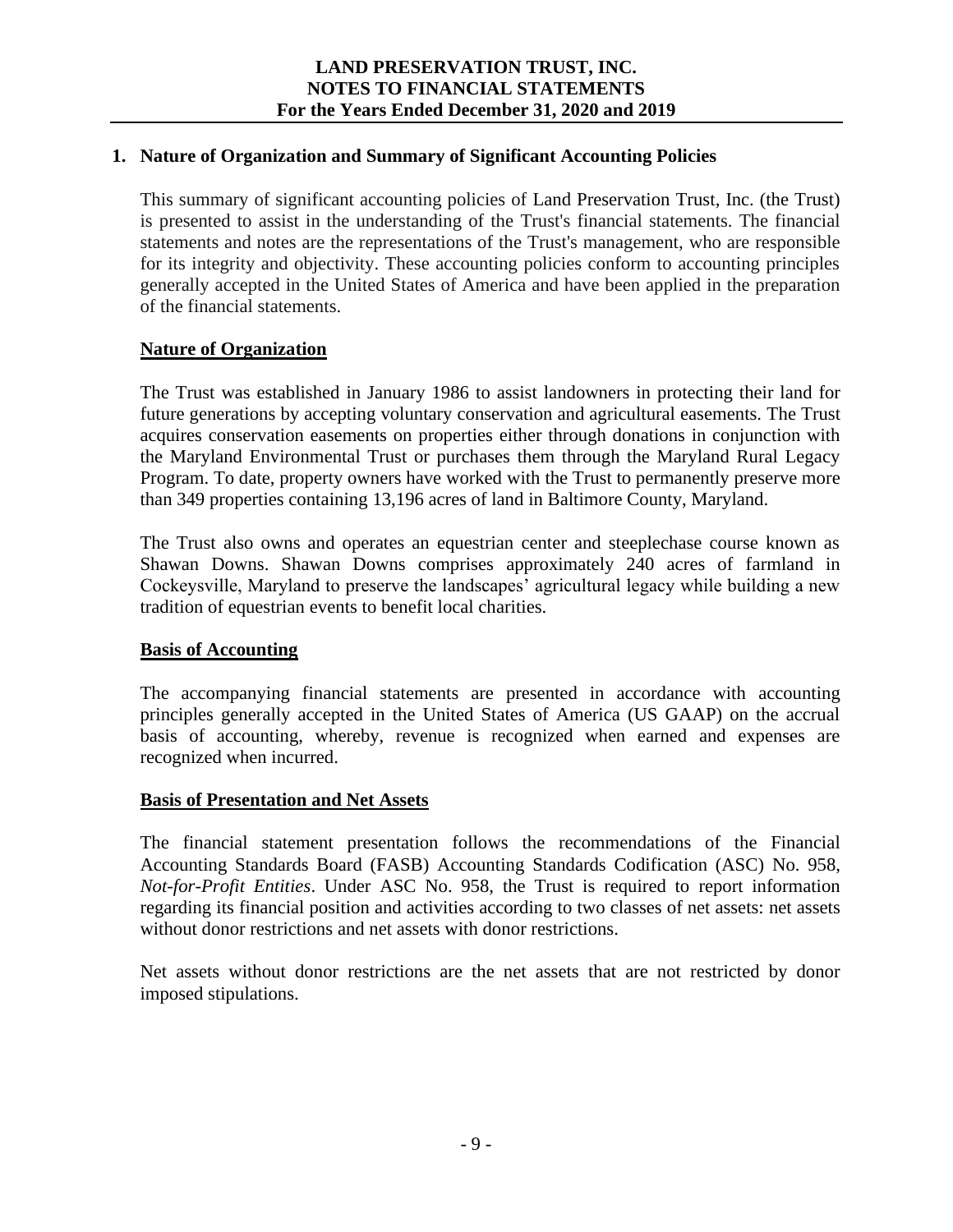## **Basis of Presentation and Net Assets – (continued)**

Net assets with donor restrictions result from contributions whose use by the Trust is limited by donor imposed stipulations that either expire by the passage of time or can be fulfilled and removed by actions of the Trust pursuant to those stipulations (temporary restrictions) or contributions whose use by the Trust is limited by donor imposed stipulations that neither expire by the passage of time nor can be fulfilled or otherwise be removed by actions of the Trust (permanent restrictions). Net assets may be restricted for various purposes; such as use in future periods or use for specified purposes or restricted in perpetuity. The Trust had net assets with donor restrictions totaling \$468,515 and \$438,333 as of December 31, 2020 and 2019, respectively.

# **Risks and Uncertainties**

In March 2020, The World Health Organization declared the spread of Coronavirus Disease (COVID-19) a worldwide pandemic. The COVID-19 pandemic is having significant effects on global markets, supply chains, businesses, and communities. Specific to the Trust, COVID-19 may impact various parts of its fiscal year 2021 operations and financial results including, but not limited to, declines in contributions. Management believes the Trust is taking appropriate actions to mitigate the negative impact. However, the full impact of COVID-19 is unknown and cannot be reasonably estimated as these events are still developing.

The Trust maintains cash in bank deposit accounts at a financial institution, and the cash balances may exceed the federally insured limits. The Trust has not experienced any losses in these accounts, and management does not believe it is exposed to any significant credit risk with respect to its cash and cash equivalents.

#### **Cash and Cash Equivalents**

For the purpose of the statement of cash flows, the Trust considers all highly liquid debt instruments purchased with a maturity of three months or less to be cash equivalents.

#### **Investments**

Investments are stated at fair market value.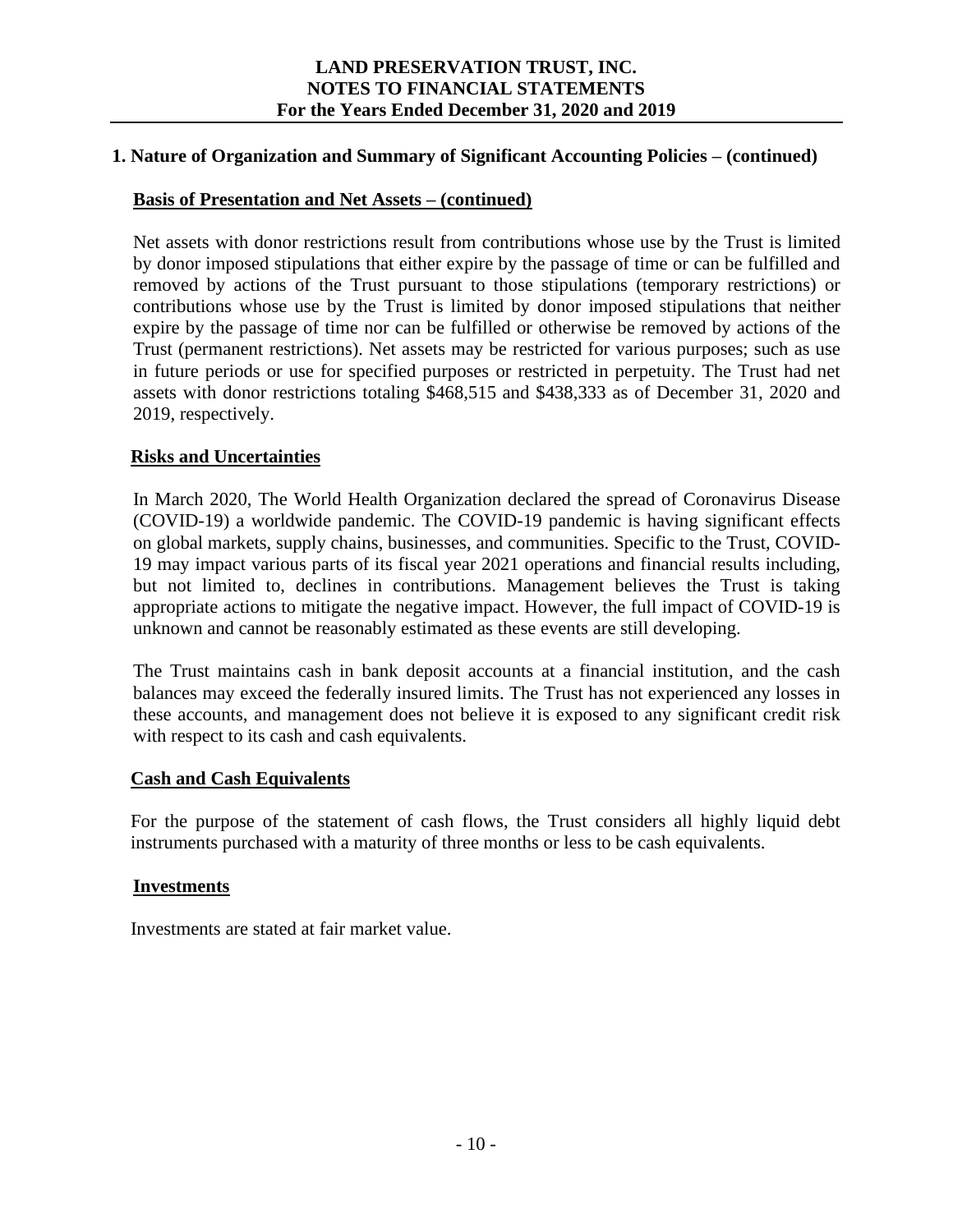## **Liquidity**

The following reflects the Trust's financial assets as of December 31, 2020, reduced by amounts not available for general use because of contractual or donor imposed restrictions within one year of the statement of financial position date.

| Cash and Cash Equivalents                         | \$112,819  |
|---------------------------------------------------|------------|
| Funds Held by Attorney                            | 136,199    |
| Investments, at fair value                        | 701,026    |
|                                                   | 950,044    |
| Less Those Unavailable for General Expenditures   |            |
| Within One Year, Due To:                          |            |
| <b>Net Assets With Donor Restrictions</b>         | (468, 515) |
| Financial Assets Available to Meet Cash Needs for |            |
| General Expenditures Within One Year              | \$481,529  |

As a part of the Trust's liquidity management, it has a policy to structure its financial assets to be available as its general expenditures, liabilities and other obligations come due.

# **Property and Equipment**

The Trust capitalizes substantial expenditures of property and equipment having a useful life of two or more years. Expenditures for repairs, maintenance, renewals, and betterments that materially prolong the useful lives of assets are capitalized. Property and equipment are carried at cost or, if donated, at the approximate fair value at the date of donation. Depreciation is calculated using the straight-line method over the following useful lives:

|                                    | Years    |
|------------------------------------|----------|
| Land Improvements                  | $7 - 20$ |
| <b>Other Property Improvements</b> | $5 - 20$ |
| Furniture and Equipment            | $5 - 10$ |
| <b>Computer Equipment</b>          | $3-5$    |

Depreciation totaled \$90,409 and \$104,689 for the years ended December 31, 2020 and 2019, respectively.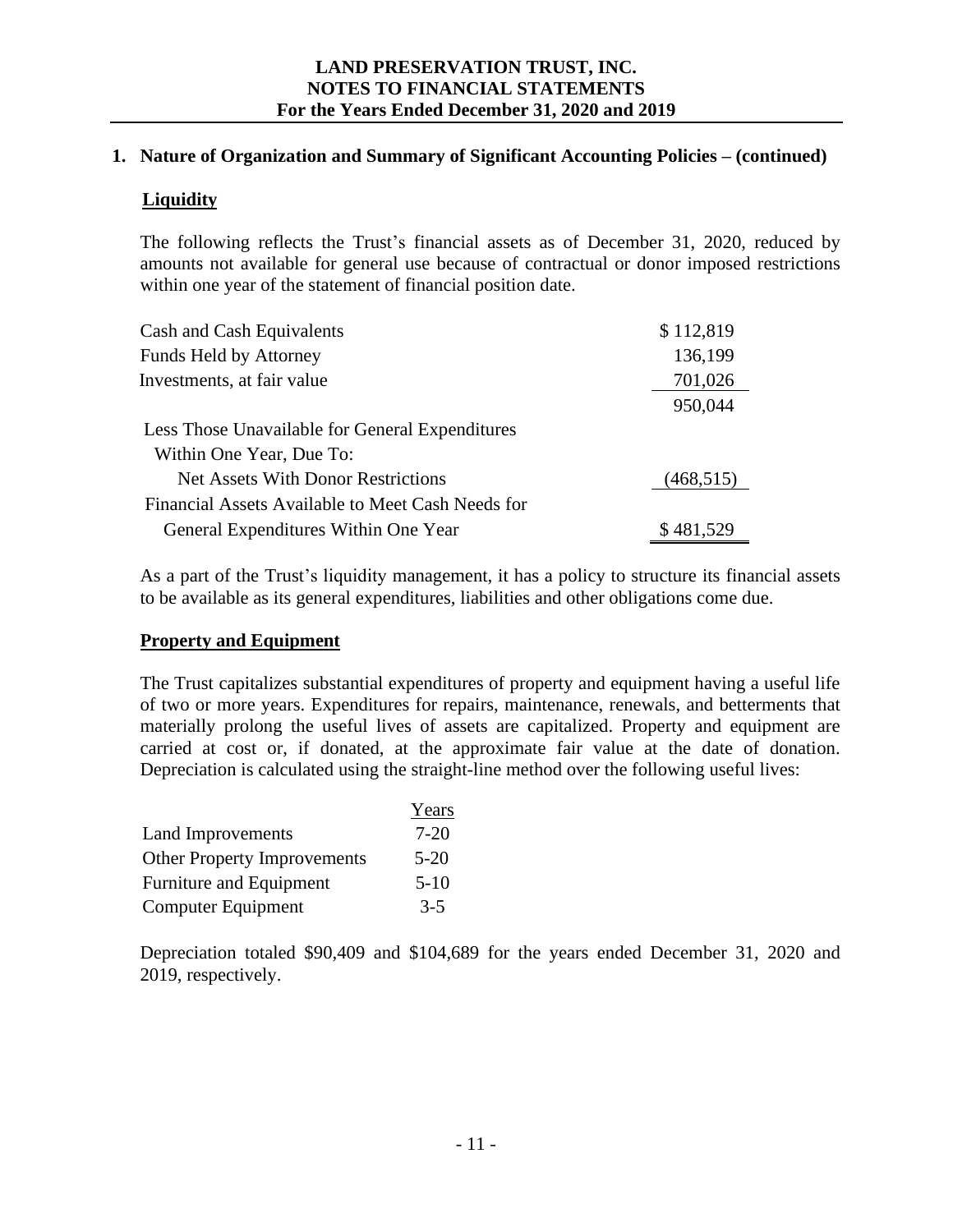## **Conservation Easements**

The Trust owns or co-owns with the State of Maryland conservation easements, which are intangible assets comprising listed rights and/or restrictions over the owned property that are conveyed by a property owner to the Trust, in perpetuity, in order to conserve the owned property. These intangible assets may be sold or transferred to others so long as the assignee agrees to carry out in perpetuity, the conservation purposes intended by the original grantor. Such conservation easements, by their very nature, do not generate cash flow or provide future economic benefit. Accordingly, the Trust expenses the cost of purchasing such easements with the State through the Rural Legacy Program (see Note 3). However, the Trust assigns a nominal value of \$1 per acre for each easement purchased or donated. The Trust owned easements covering 13,196 and 13,014 acres as of December 31, 2020 and 2019, respectively.

# **Valuation of Long-Lived Assets**

The Trust accounts for the valuation of long-lived assets under FASB ASC No. 360, *Property, Plant and Equipment.* ASC No. 360 requires that long-lived assets and certain identifiable intangible assets be reviewed for impairment whenever events or changes in circumstances indicate that the carrying amount of an asset may not be recoverable. Recoverability of the long-lived asset is measured by a comparison of the carrying amount of the assets to future undiscounted net cash flows expected to be generated by the asset. If such assets are considered to be impaired, the impairment to be recognized is measured by the amount by which the carrying amount of the asset exceeds the estimated fair value of the asset. Assets to be disposed of are reportable at the lower of the carrying amount or fair value, less costs to sell. The Trust's management believes that there are no impaired longlived assets as of December 31, 2020 and 2019, and, therefore, no impairment loss has been recorded during the years ended December 31, 2020 and 2019.

#### **Refundable Advance – Small Business Administration**

In May 2020, the Trust was granted a loan totaling \$17,835 under the Paycheck Protection Program administered by the Small Business Administration (SBA).The Trust is eligible for loan forgiveness of up to one hundred percent of the loan, upon meeting certain requirements. The Trust has initially recorded the loan as a refundable advance and will record the forgiveness in accordance with guidance for conditional contributions when there is no longer a measurable performance or other barrier and a right of return of the SBA loan or when such conditions are explicitly waived.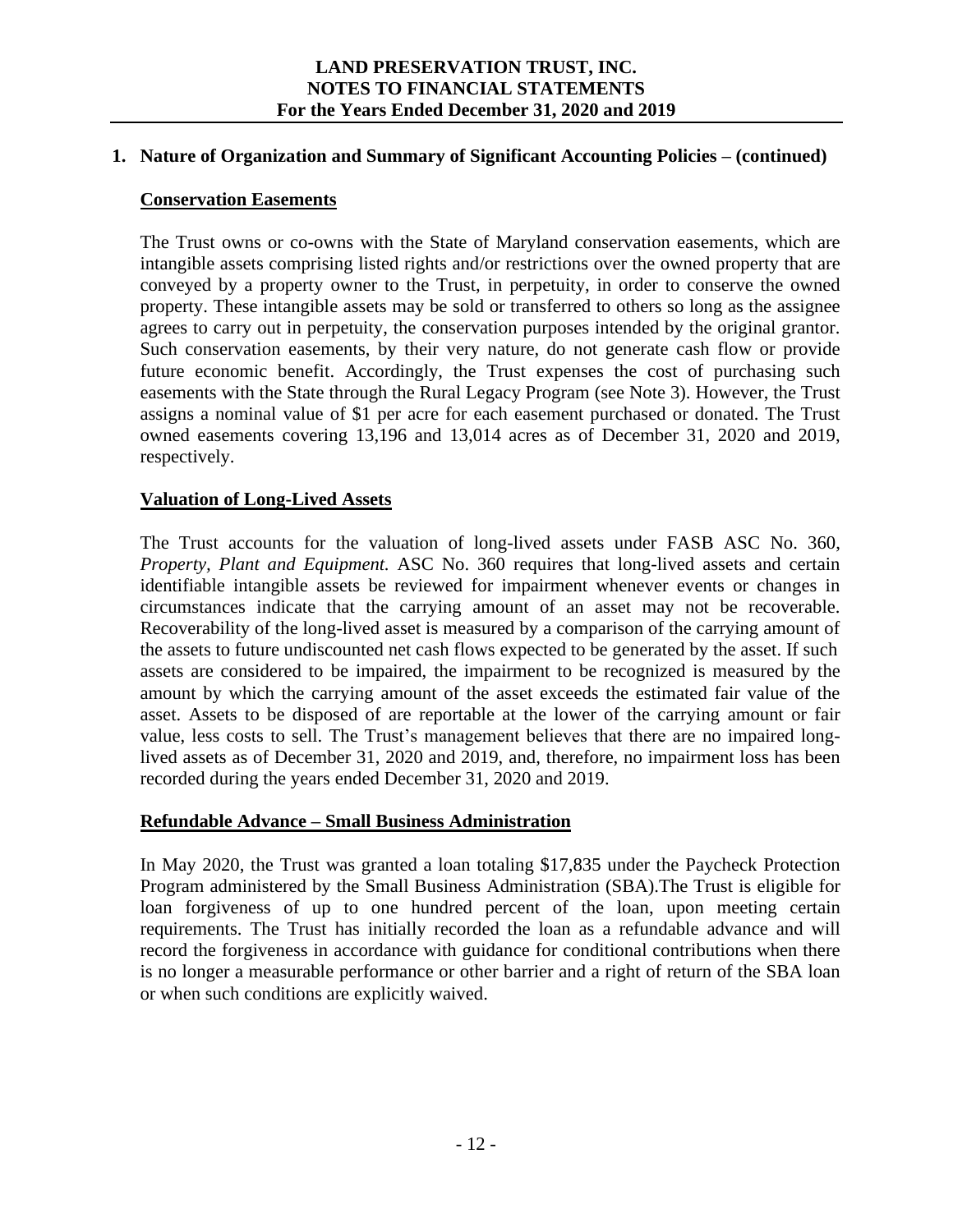# **Revenue Recognition and Unearned Revenue**

Contributions are recognized when received from the donor or when pledged as an unconditional promise to give, if pledged. Contributions are recorded as without donor restrictions (unrestricted) or as with donor restrictions (temporarily restricted or permanently restricted) support depending on the existence and/or the nature of any donor imposed restrictions. Temporarily and permanently restricted net assets are reported together as net assets with donor restrictions. Unearned revenue consists of advance payments from Baltimore County for King's Eye project; where revenue is recognized as expenses are incurred.

## **Functional Allocation of Expenses**

Expenses are charged directly to program services and management and general based on specific identification. Indirect expenses are allocated based on the percentages of direct costs. Payroll and payroll related expenses are allocated according to specific job duties per employee/contractor.

## **Income Taxes**

The Trust is exempt from income tax under Section  $501(c)(3)$  of the Internal Revenue Code (the Code) and comparable State law, and contributions to it are tax deductible within the limitations prescribed by the Code.

The accounting standard on accounting for uncertainty in income taxes addresses the determination of whether tax benefits claimed or expected to be claimed on a tax return should be recorded in the financial statements. Under that guidance, the Trust may recognize the tax benefit from an uncertain tax position only if it is more likely than not that the tax position will be sustained on examination by taxing authorities based on the technical merits of the positions. There were no unrecognized tax benefits identified or recorded as liabilities for the years ended December 31, 2020 and 2019. The Trust files federal and state information returns. The Trust's Federal Form 990 remains open for three years for federal and state examination.

#### **Use of Estimates in Financial Statements**

The preparation of financial statements in conformity with accounting principles generally accepted in the United States of America requires management to make estimates and assumptions that affect the reported amounts of assets and liabilities and disclosure of contingent assets and liabilities at the date of the financial statements and the reported amounts of revenues and expenses during the reporting period. Actual results could differ from those estimates.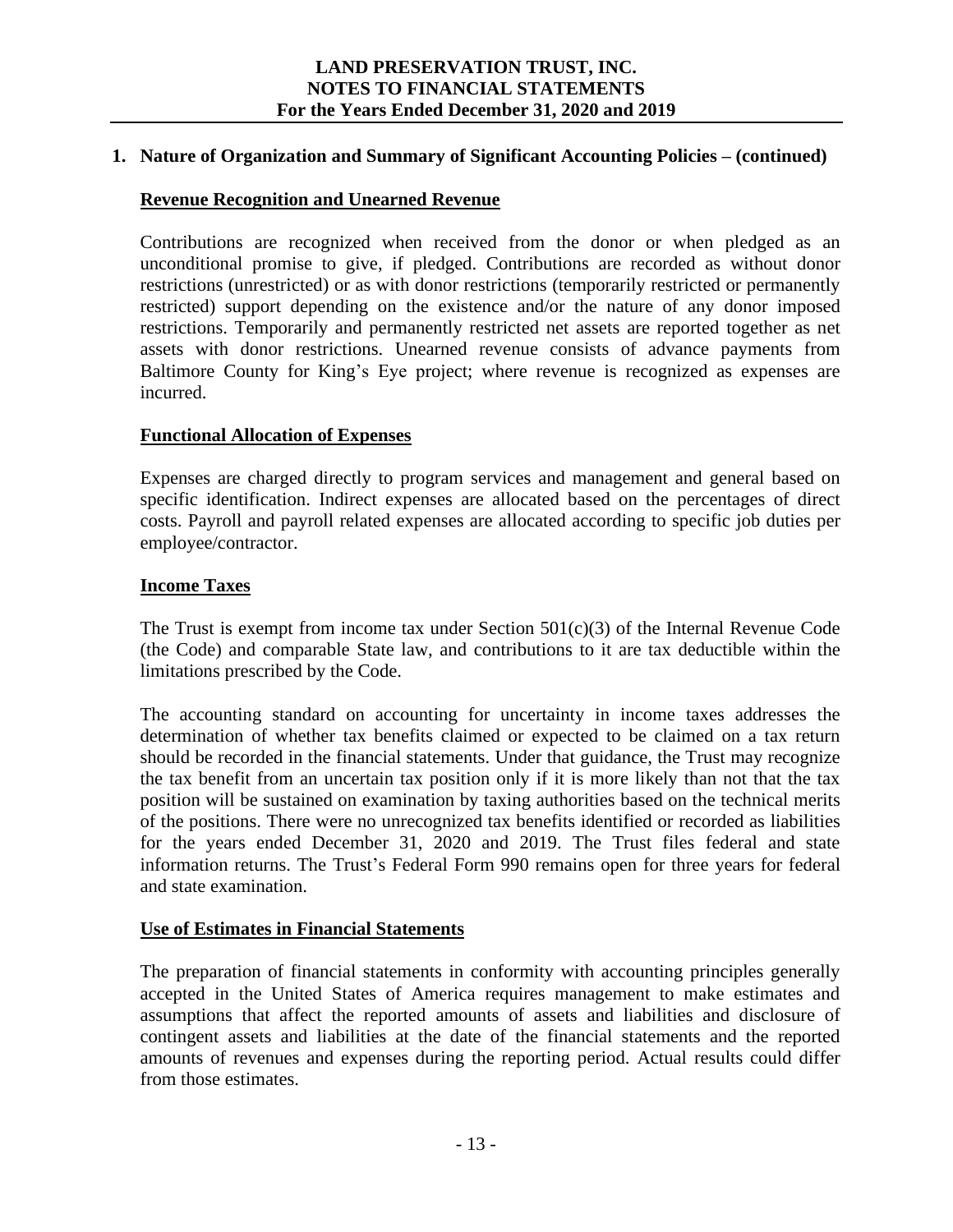## **Accounting Pronouncements Pending**

In February 2015, the FASB issued Accounting Standards Update (ASU) No. 2017-02, *Leases (Topic 842).* The most significant change for lessees is the requirement under the new guidance to recognize right-of-use assets and lease liabilities for all leases not considered short-term leases. By definition, a short term lease is one in which: (a) the lease term is 12 months or less and (b) there is not an option to purchase the underlying asset that the lessee is reasonably certain to exercise. For short-term leases, lessees may elect an accounting policy by class of underlying asset under which right-of-use assets and lease liabilities are not recognized and lease payments are generally recognized as expense over the lease term on a straight-line basis. This change will result in lessees recognizing right-of-use assets and lease liabilities from most leases currently accounted for as operating leases under the existing lease accounting guidance. This ASU will be effective for fiscal years beginning after December 15, 2021. Management does not anticipate a material impact of this standard on the Trust's financial statements.

## **Subsequent Events**

The Trust evaluated the accompanying financial statements for subsequent events and transactions through October 14, 2021, the date these financial statements were available for issue, and have determined that no material subsequent events have occurred that would affect the information presented in the accompanying financial statements or require additional disclosure.

# **2. Fair Value of Financial Instruments**

FASB ASC No. 820, *Fair Value Measurements and Disclosures*, established a framework for measuring fair value. The framework provides a fair value hierarchy that prioritizes the inputs to valuation techniques used to measure fair value. The hierarchy gives the highest priority to unadjusted quoted prices in active markets for identical assets or liabilities (Level 1 measurements) and the lowest priority to unobservable inputs (Level 3 measurements). The three levels of the fair value hierarchy under FASB ASC No. 820 are described below:

#### **Level 1**

Inputs to the valuation methodology are unadjusted quoted prices for identical assets or liabilities in active markets that the Trust has the ability to access.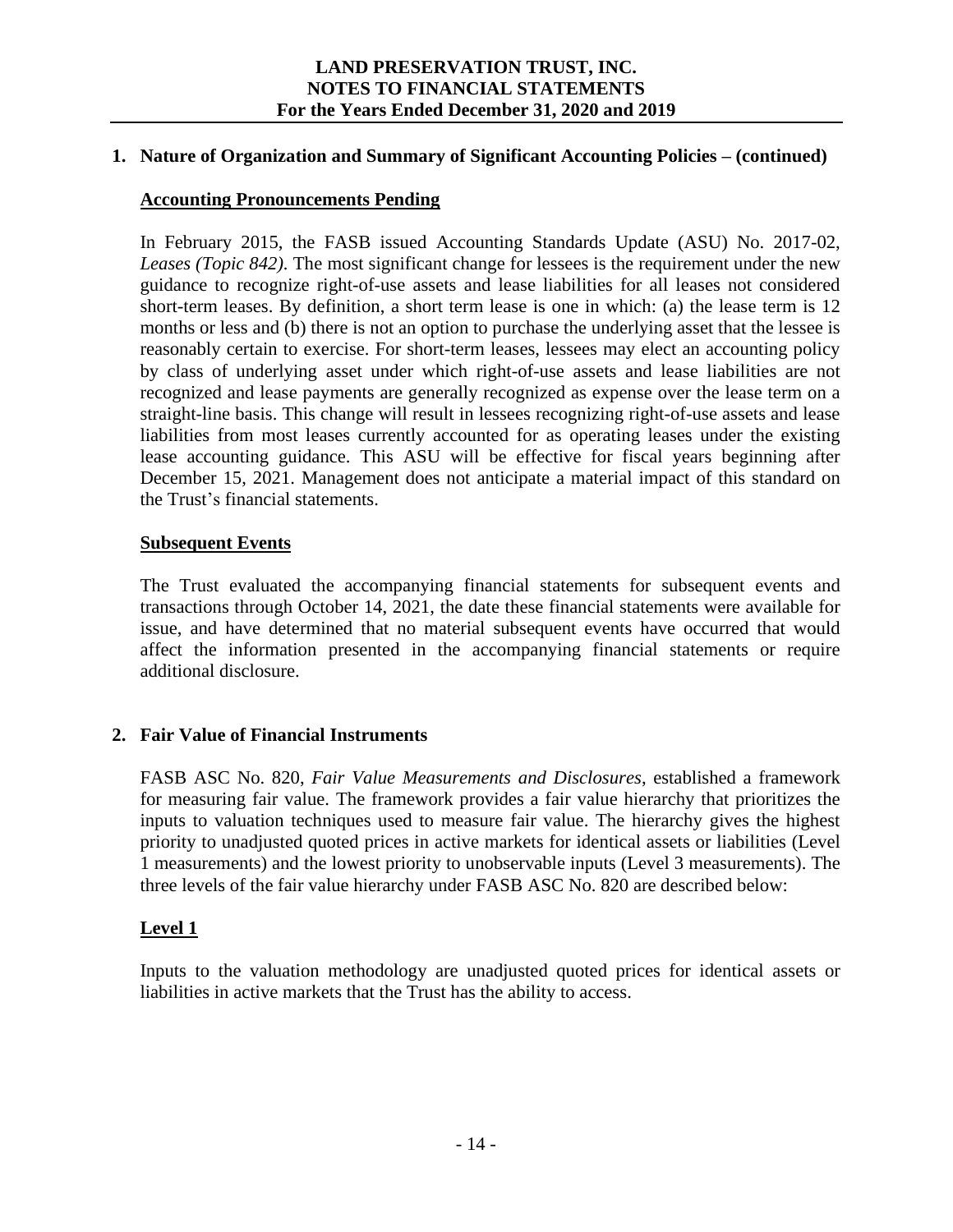# **2. Fair Value of Financial Instruments - (continued)**

# **Level 2**

Inputs to the valuation methodology include:

- Quoted prices for similar assets or liabilities in active markets;
- Quoted prices for identical or similar assets or liabilities in inactive markets;
- Inputs other than quoted prices that are observable for the asset or liability;
- Inputs that are derived principally from or corroborated by observable market data by correlation or other means.

If the asset or liability has a specified (contractual) term, Level 2 input must be observable for substantially the full term of the asset or liability.

# **Level 3**

Inputs to the valuation methodology are unobservable and significant to the fair value measurement.

The asset's or liability's fair value measurement level within the fair value hierarchy is based on the lowest level of any input that is significant to the fair value measurement. Valuation techniques used need to maximize the use of observable inputs and minimize the use of unobservable inputs.

The valuation techniques used by the Trust to measure fair value during the years ended December 31, 2020 and 2019 maximized the use of observable inputs and minimized the use of unobservable inputs. There have been no changes in the methodology used as of December 31, 2020.

When an active market for an identical asset is not available, alternative pricing sources and models utilizing market observable inputs are used. The Trust determines whether the market for a financial instrument is active or inactive based on the security's daily volume and other market trading statistics. Inactivity of the market is evidenced by factors including decreased trade volumes, stale transaction prices and transaction prices that varied significantly either over time or among markets.

Changes in fair value are recognized in the period in which the change occurs in the statement of activities.

The following is a description of the valuation methodology used for assets measured at fair value as of December 31, 2020 and 2019:

*Stocks and Exchange Traded Fund and Mutual Funds*: Valued at the closing price reported on the active market on which the fund is traded.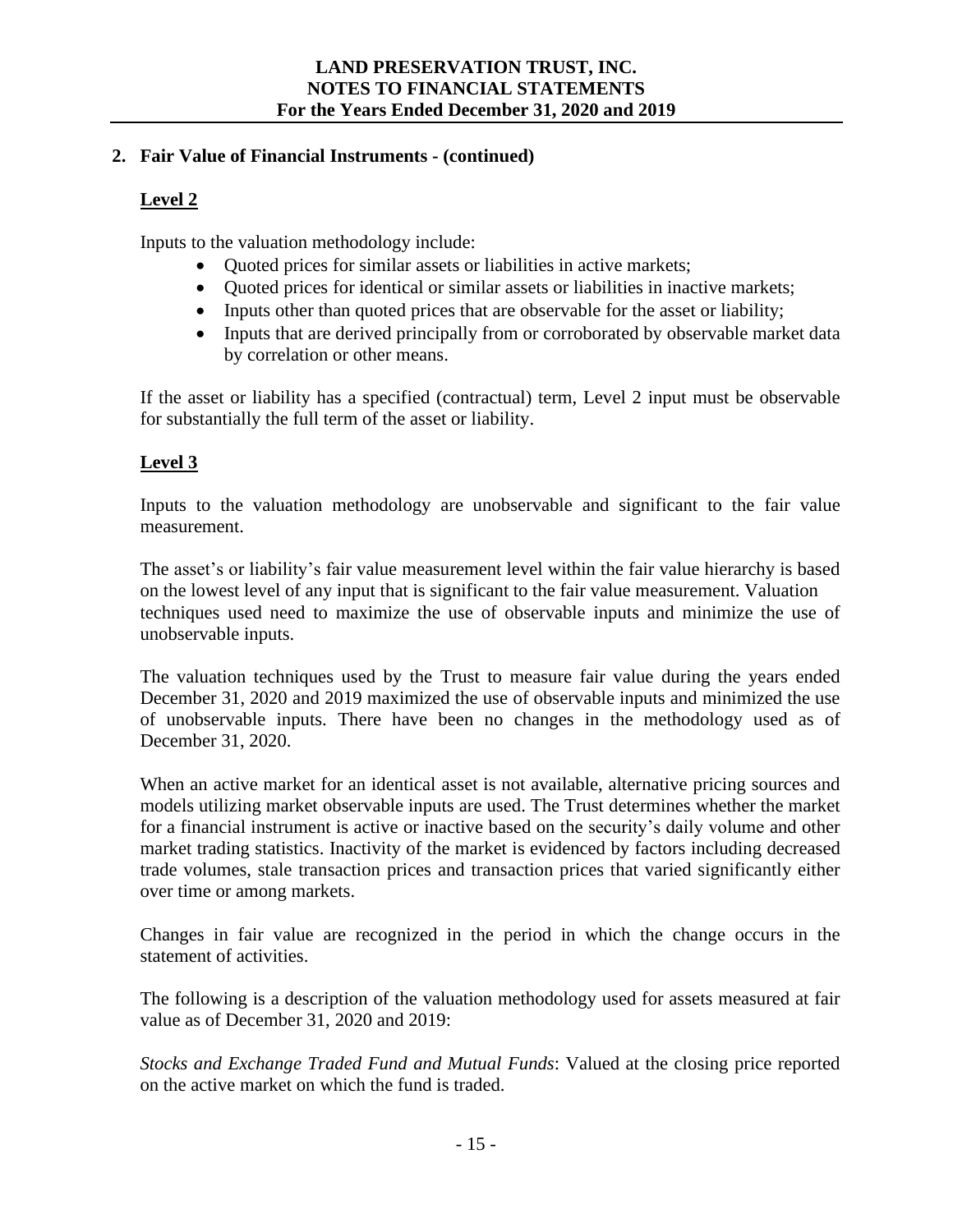## **2. Fair Value of Financial Instruments - (continued)**

The method described above may produce a fair value calculation that may not be indicative of net realizable value or reflective of future fair values. Furthermore, while the Trust believes its valuation method is appropriate and consistent with other market participants, the use of different methodologies or assumptions to determine the fair value of certain financial instruments could result in a different fair value measurement at the reporting date.

The following table presents the Trust's fair value hierarchy for those assets measured at fair value on a recurring basis as of December 31, 2020:

|                        |           | Fair Value Measurement Using         |            |           |  |  |
|------------------------|-----------|--------------------------------------|------------|-----------|--|--|
|                        |           | Significant<br>Significant<br>Quoted |            |           |  |  |
|                        |           | Prices in                            | Other      |           |  |  |
|                        |           | Active                               | Observable | Inputs    |  |  |
|                        |           | <b>Market For</b>                    | Inputs     |           |  |  |
|                        |           | Identical                            |            |           |  |  |
|                        |           | Assets                               |            |           |  |  |
|                        | Total     | (Level 1)                            | (Level 2)  | (Level 3) |  |  |
| <b>Mutual Funds</b>    | \$542,005 | \$542,005                            | \$         | \$        |  |  |
| Stocks/Exchange Traded | 159,021   | 159,021                              |            |           |  |  |
| Total                  | \$701,026 | \$701,026                            | \$         | \$        |  |  |

The following table presents the Trust's fair value hierarchy for those assets measured at fair value on a recurring basis as of December 31, 2019:

|                     |           |                   | Fair Value Measurement Using |             |  |  |  |
|---------------------|-----------|-------------------|------------------------------|-------------|--|--|--|
|                     |           | Quoted            | Significant                  | Significant |  |  |  |
|                     |           | Prices in         | Other                        |             |  |  |  |
|                     |           | Active            | Observable                   | Inputs      |  |  |  |
|                     |           | <b>Market For</b> | Inputs                       |             |  |  |  |
|                     |           | Identical         |                              |             |  |  |  |
|                     |           | Assets            |                              |             |  |  |  |
|                     | Total     | (Level 1)         | (Level 2)                    | (Level 3)   |  |  |  |
| <b>Mutual Funds</b> | \$226,701 | \$226,701         | \$                           | \$          |  |  |  |
| Total               | \$226,701 | \$226,701         | \$                           | \$          |  |  |  |

Net investment income consisted of \$50,182 and \$15,495 for the years ended December 31, 2020 and 2019.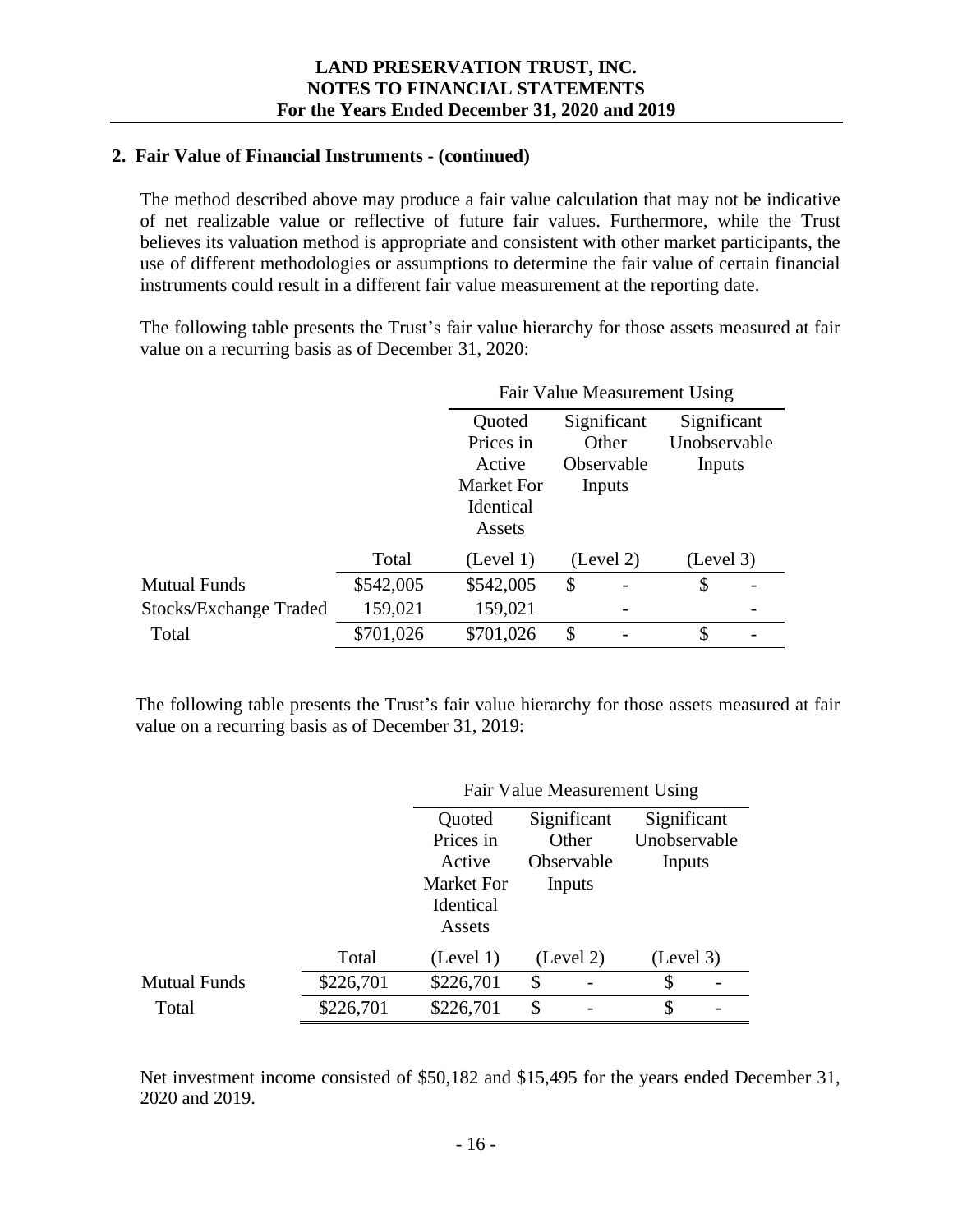#### **3. Rural Legacy Program**

The Trust is a sponsor of the Maryland Rural Legacy Program (the Program), which was established to protect areas rich in agricultural, forestry, natural and cultural resources. As a sponsor of this program, the Trust purchases easements from third parties with grants from the Program. The fund consists primarily of cash and the interest on the principal balance. The principal balance relates to the portion of such grants that is restricted to be used by the Trust for the expenses related to the Trust's future monitoring activities over easements held by the Trust. The interest is unrestricted and will be used by the Trust to pay the monitoring costs incurred by the Trust. The Trust also receives funds to be used for general administrative purposes. The Trust records these funds in the year of receipt as contributions without donor restrictions. The Trust received \$24,446 and \$23,594 in fiscal years 2020 and 2019, respectively, for such administrative purposes.

The Trust allocated \$182 (\$1 per acre, see Note 1) and \$437 in fiscal years ended December 31, 2020 and 2019, respectively, to the value of the easements obtained.

# **4. Pledges Receivable**

Pledges receivable consists of amounts due from a donor totaling \$5,000 as of December 31, 2020. The pledge was collected subsequent to December 31, 2020 and, therefore; an allowance for doubtful pledges was not provided.

# **5. Property and Equipment**

Property and equipment consisted of the following as of December 31, 2020 and 2019:

|                                    | 2020        | 2019        |
|------------------------------------|-------------|-------------|
| Land                               | \$2,140,564 | \$2,140,564 |
| <b>Land Improvements</b>           | 1,396,589   | 1,396,589   |
| <b>Other Property Improvements</b> | 806,057     | 734,367     |
| Furniture and Equipment            | 52,527      | 58,317      |
| <b>Construction in Process</b>     |             | 13,700      |
| Computer Equipment                 | 10,994      | 10,994      |
|                                    | 4,406,731   | 4,354,531   |
| less: accumulated depreciation     | (2,023,904) | (1,939,285) |
| Property and Equipment, net        | \$2,382,827 | \$2,415,246 |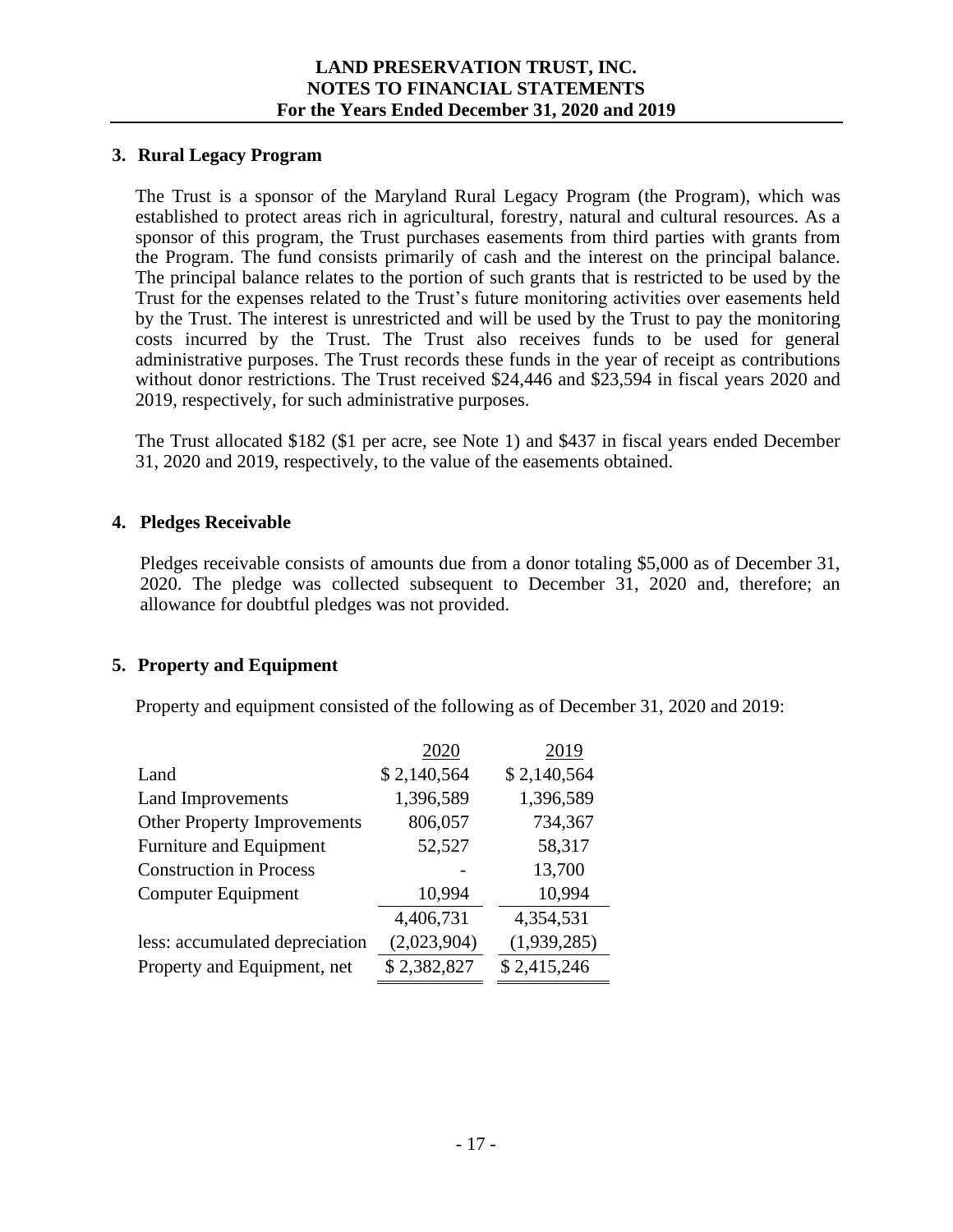## **6. Line of Credit**

Effective October 2018, the Trust obtained a line of credit of \$50,000, expiring October 1, 2020. The line is in the process of being renewed. The line bears interest at LIBOR plus 3.75%. As of December 31, 2020 and 2019, the balance of the line was \$0.

## **7. Satisfaction of Purpose Restrictions**

Net assets released from purpose restrictions for the years ended December 31, 2020 and 2019 are as follows:

|                                                    |             | 2019        |
|----------------------------------------------------|-------------|-------------|
| <b>Purpose Restrictions:</b>                       |             |             |
| <b>Conservation Easement Settlements</b>           | \$1,746,139 | \$1,664,735 |
| <b>Future Monitoring of Conservation Easements</b> | 4,265       | 330         |
| Race Purses                                        |             | 25,000      |
| <b>Total Releases from Restrictions</b>            | \$1,750,404 | \$1,690,065 |

## **8. Net Assets With Donor Restrictions**

The Trust had net assets with donor restrictions of \$468,515 and \$438,333 as of December 31, 2020 and 2019, respectively, restricted as to the following purposes:

|                                                 | 2020      | 2019      |
|-------------------------------------------------|-----------|-----------|
| <b>Temporarily Restricted:</b>                  |           |           |
| <b>Future Easement Monitoring</b>               | \$376,723 | \$356,541 |
| Land Improvements                               | 31,792    | 31,792    |
| King's Eye Project                              | 10,000    |           |
| <b>Total Temporarily Restricted Net Assets</b>  | 418,515   | 388,333   |
| Permanently Restricted (See Note 9)             | 50,000    | 50,000    |
| <b>Total Net Assets With Donor Restrictions</b> | \$468,515 | \$438,333 |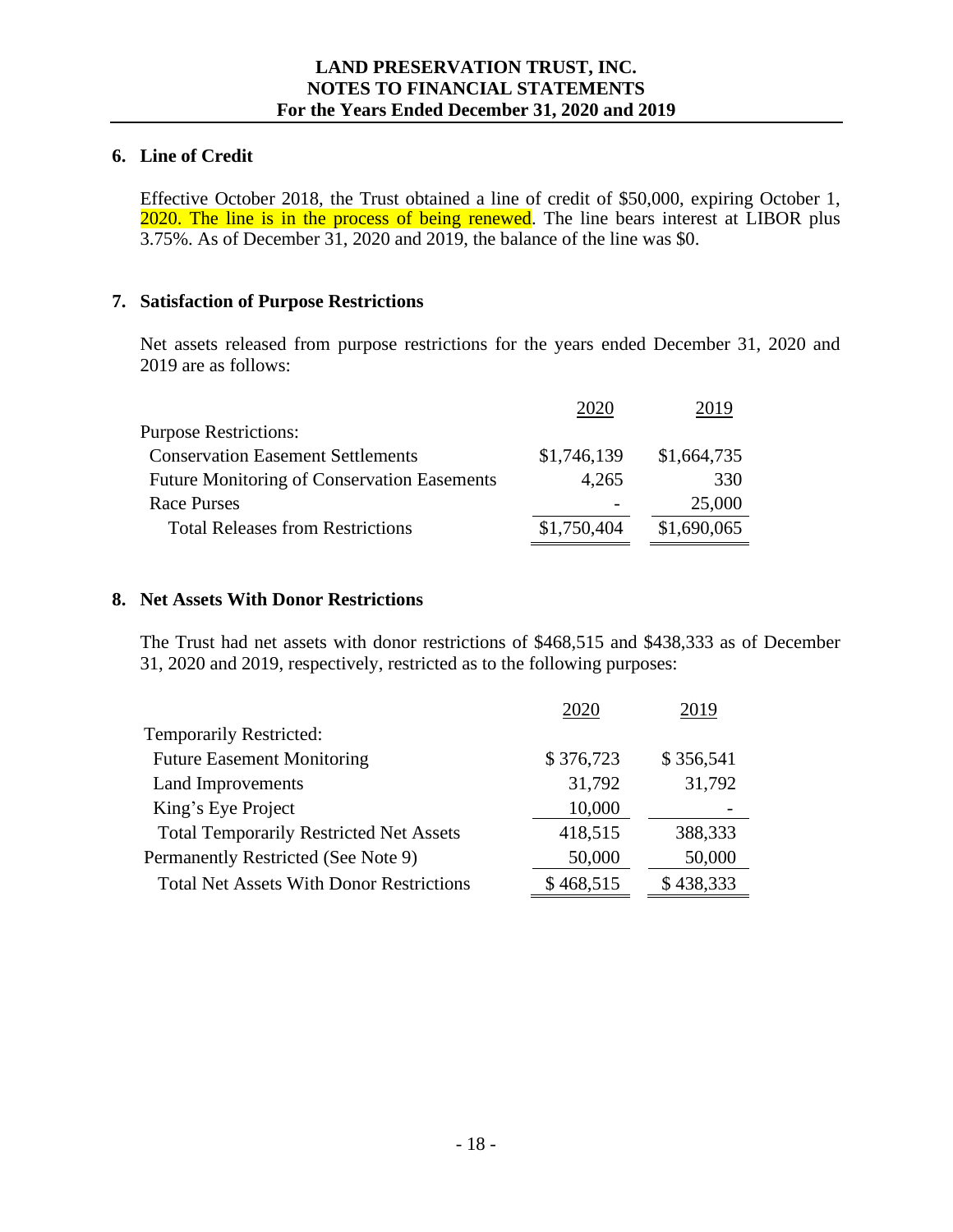#### **9. Permanently Restricted Net Assets**

#### **Endowment Fund**

Permanently restricted net assets consisted solely of an endowment to secure the financial stability of the Trust to be preserved in perpetuity. The fund was established in December 2009 with a donor's gift of \$50,000. The net investment earnings on the endowment gift are unrestricted.

Permanently restricted net assets as of December 31, 2020 and 2019 was \$50,000.

#### **10. Endowment Net Assets**

#### **Interpretation of Relevant Law**

ASC No. 958-205, *Non-for-Profit Entities: Presentation of Financial Statements*, established a framework of the net assets classification of donor-restricted endowment funds for any nonprofit organization that is subject to a state enacted version of the Uniform Prudent Management of Institutional Funds Act of 2006 (UPMIFA). ASC No. 958-205, which is effective for fiscal years ending after December 15, 2008, also required expanded disclosures for all endowment funds.

In the event the Trust receives donor-restricted endowment funds, determination of the net assets classification for the corpus and return on investments is based on the donor's intentions. In the event the Trust's Board determines certain unrestricted funds as boarddesignated for endowment, those respective funds are classified as unrestricted components of the endowment.

The Trust has adopted investment and spending policies for endowment net assets that attempt to provide a predictable stream of funding to the programs supported by the endowment while assuming a low level of investment risk.

Endowed net assets as of December 31, 2020 and 2019 was \$50,000.

#### **11. Concentrations**

One donor made up 77% and 75% of total revenues, gains and other support for the years ended December 31, 2020 and 2019, respectively.